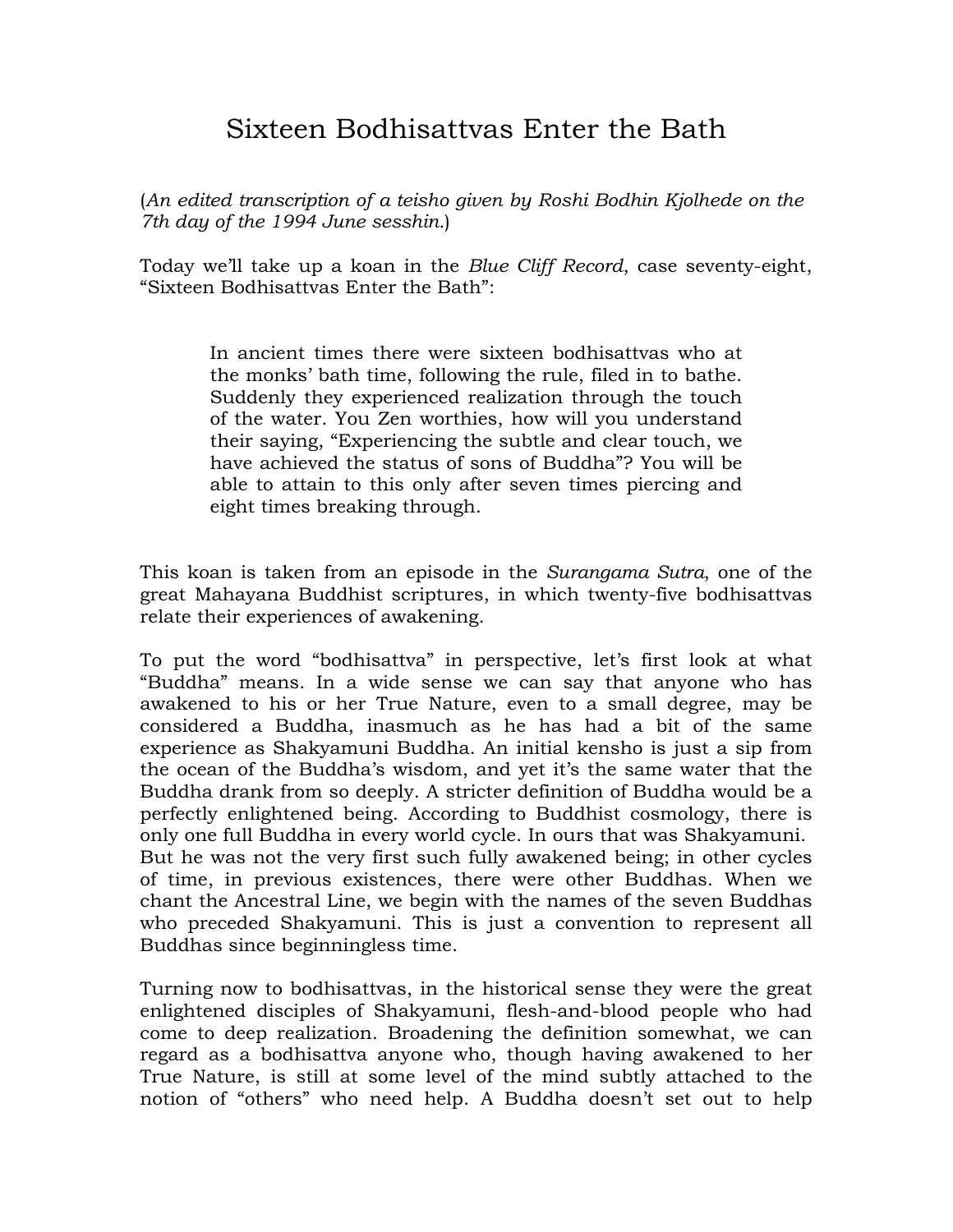others; a Buddha helps others as naturally as breathing. From this point of view we could say that a bodhisattva, no matter how deeply enlightened, is still a notch below a Buddha in spiritual evolution.

Literally, bodhisattva means "wisdom being," or "enlightened being." *Bodhi* is our mind of innate wisdom. But in the widest sense, a bodhisattva is anyone who puts her or his own welfare after that of others, anyone who unselfishly gives of himself for the sake of others. In that sense we know that there are many, many bodhisattvas in this world. The obvious famous names come up, such as Mother Teresa and Martin Luther King, perhaps the Dalai Lama, but there are surely thousands of others, in ordinary walks of life, who, once or many times, reach out to help others.

Getting back to our koan, we find all these bodhisattvas in the *Surangama Sutra* who are recounting their enlightenment experiences. Reading now from *Two Zen Classics: Mumonkan and Hekiganroku*, by Katsuki Sekida, we have this account from the *Surangama Sutra*: The first bodhisattva says, "As for my realization, seeing a sight was the primary cause of it." The second says, "Smelling a fragrance was the cause of my realization." The third one cites taste as the cause of his realization. The fourth one, and fifteen other bodhisattvas besides – the sixteen of this koan – make obeisance to the Buddha, and one of them, the spokes-bodhisattva [laughter], says, "We formerly heard the preaching of the first Buddha and became monks. At the monks' bath time, following the rule, we entered the bathroom . . ." And he goes on to relate their experiences. In this account the first bodhisattva says, "We did not wash off dirt, did not wash the body." How do you understand that statement? Finally the bodhisattva Avalokitesvara (Kannon) tells of his awakening to sound.

Notice that in each of these stories of awakening the precipitating cause was a sensory experience. This is a point of central importance to this koan. There is this common notion that sense experiences are antagonistic to spiritual experiences. But this is not so. Our five senses do not contaminate the purity of our innate Mind. Rather, it is our mentally *clinging* to the sensation that obscures Reality. It is what immediately *follows* that first, direct perception of seeing, hearing, tasting, etc. – that is what we can get attached to. Thinking about it, judging it, evaluating it, reflecting on it – all of this takes us away from the present. But there is nothing in sensing directly, cleanly, that is any kind of problem to practice. And when our mind is undivided, when it is clear and empty, then any sensation can open the mind. Even thinking, which in Buddhism is considered a sixth sense activity, need not be a hindrance if we are *just* thinking – that is, using the intellect in a pure,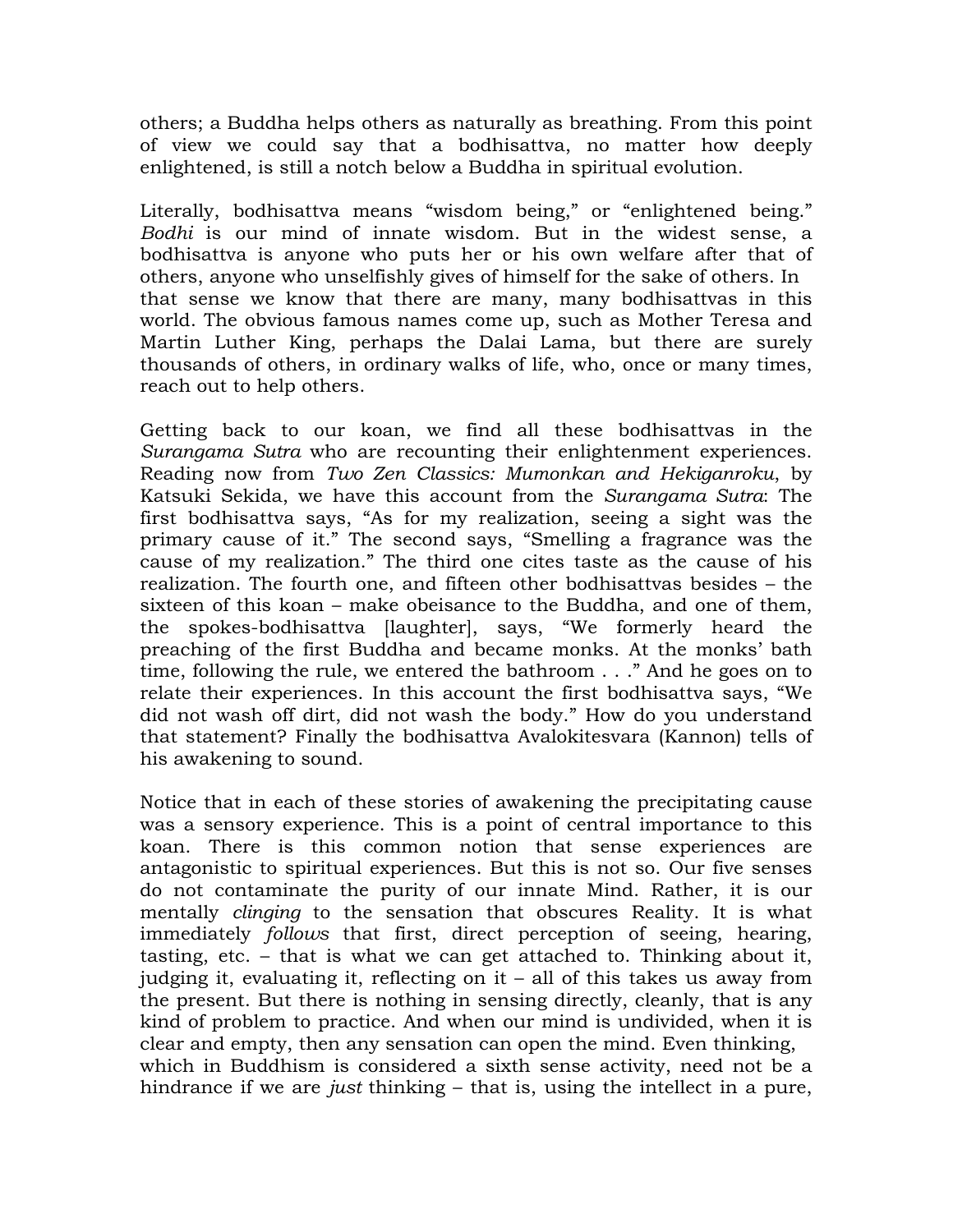undivided, and conscious way. Words are another gate, and we can come to awakening through hearing them uttered no-mindedly. But it has to be heard no-mindedly, a transmission from no-self to no-self.

All of us have heard the stories of masters who came to awakening through some chance sound: a shout, a shower of rain, the *tock* of a stone hitting a tile. Zen master Hakuin came to one of his many awakenings through hearing the sound of falling snow. There are also stories of people awakening through sight; for one man it happened upon seeing lower petals falling. Another example is the case of a Chinese or Japanese monk who, while urinating, came to awakening at the sight of the bubbles breaking.



Seeing the bubbles in urine can awaken the mind as easily as seeing gorgeous petals falling? Why not? In this world of phenomena, if one's mind is untainted with notions of pure and impure, sacred or profane, high or low – and that's the way one's mind is when it's empty – then anything has equal power to awaken the mind. Every single thing is revealing the Truth.

Zen Master Yunmen (Ummon) once asked, "What is Buddha?" and then he himself replied, "A shit stick!" Toilet paper is expressing this inexpressible Truth equally with the most exalted sutra. The muffler under one's car is doing the same. The trash in the gutter *perfectly* expresses this unfathomable Mind.

In Buddhism there is the teaching of the three emptinesses: the emptiness of the sensor, the emptiness of the sense-object, and the emptiness of the act of sensing. The emptiness of the sensor is the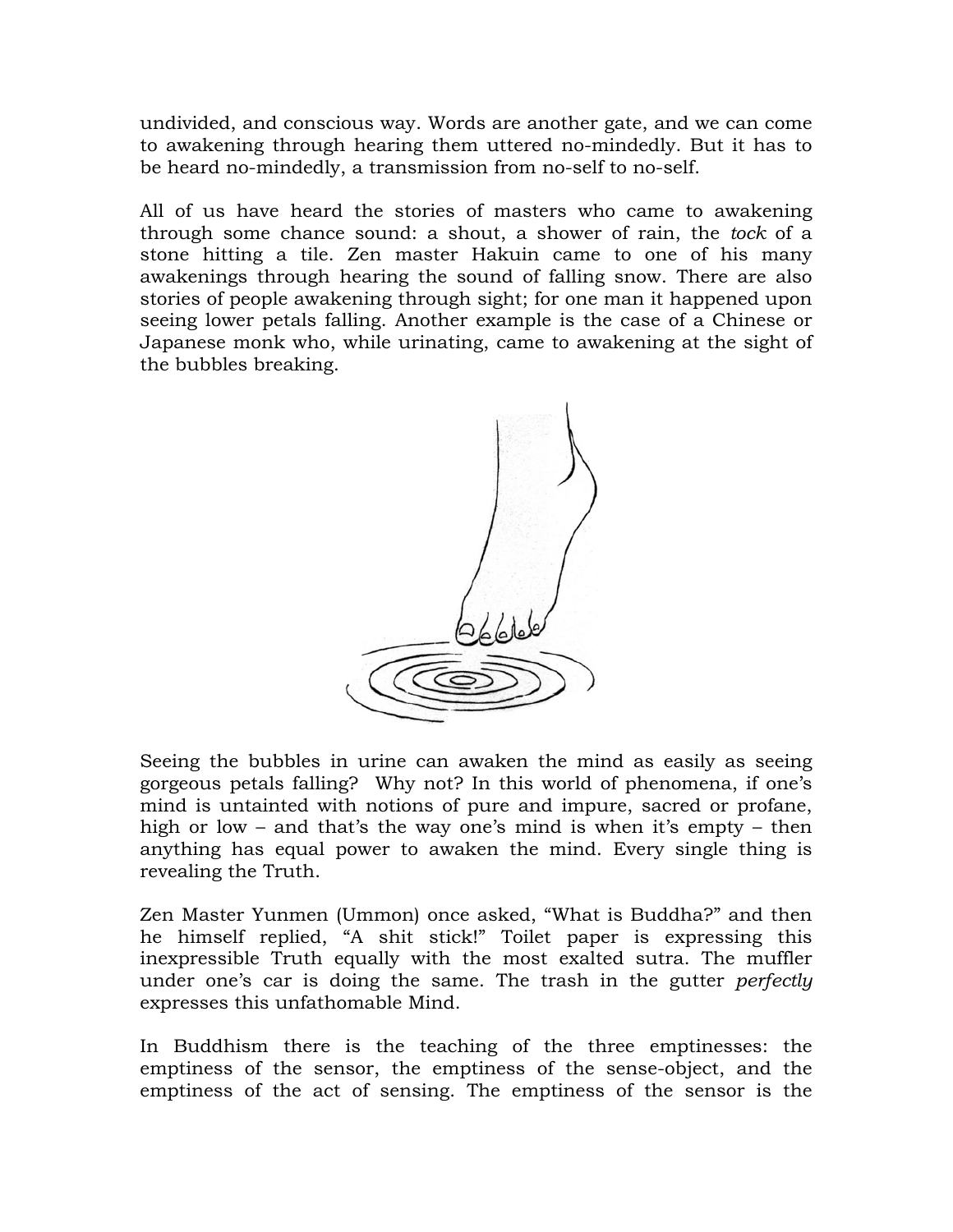teaching of "no-self." If there is no self, there is also no object. And if there is neither self nor object, how can there be the act of sensing? But then what is this that we feel, hear, see, smell, touch, and think? To say that it doesn't exist is also wrong. What is THIS [strikes lectern]?

Earlier in sesshin we read from Yuan-wu. He was reviewing a number of koans, and said, "these are all strung on one thread." We could also say that the sensor, the sense-object, and the act of sensing are strung on one thread. So, if one of them is inherently without substance, then all three have to be.

But when the sixteen bodhisattvas entered the water, they weren't thinking about any of this. If it was India where this happened, it was probably baking hot, and the bath might have actually been a pool of cool water. When they entered this water, there couldn't have been a trace of conceptualization in their minds. Genuine awakening can occur only via an empty mind. They couldn't have had even the most subtle thought of awakening itself, not even faintly, way in the back of the mind. Such a thought can only exist in a context of self-and-other. Selfconsciousness and the thought of awakening – these, too, are strung on the same thread: the thread of dualism.

> You Zen worthies, how will you understand their saying, experiencing the subtle and clear touch, we have achieved the status of sons of Buddha"?

"We have *achieved* the *status* of sons of Buddha"? Now, one may wonder here, would bodhisattvas talk like that? It sounds suspiciously close to boasting. But look beyond the words. Normally ascribing this awakening experience to oneself – taking credit for it – would belie the validity of it. To say, "I have it," when referring to enlightenment, would seem selfcontradictory.

To be a bodhisattva means not to be thinking of oneself or of one's own attainments, but only of how to serve others. This is the ultimate catch in aspiring to awakening: as long as we *want* it, as something we can "get" and hold onto for ourselves, then we are still stuck with the notion of self. The thought of gaining anything is lethal, it just cleaves the mind. Now, if what inspires us in our striving is instead the sense that through awakening we will be able to serve others more purely, and give more freely, that is a more promising motivation. But that desire, lofty as it is, is still a thought-form that mars the fundamental emptiness of our unborn Buddha-mind. We must empty the mind of even the unselfish wishes of the bodhisattva in order to become complete Buddhas. When there is nothing in the mind – Nothing – we will have become what we always were: buddha. Zen master Dogen offers us a glimpse of this: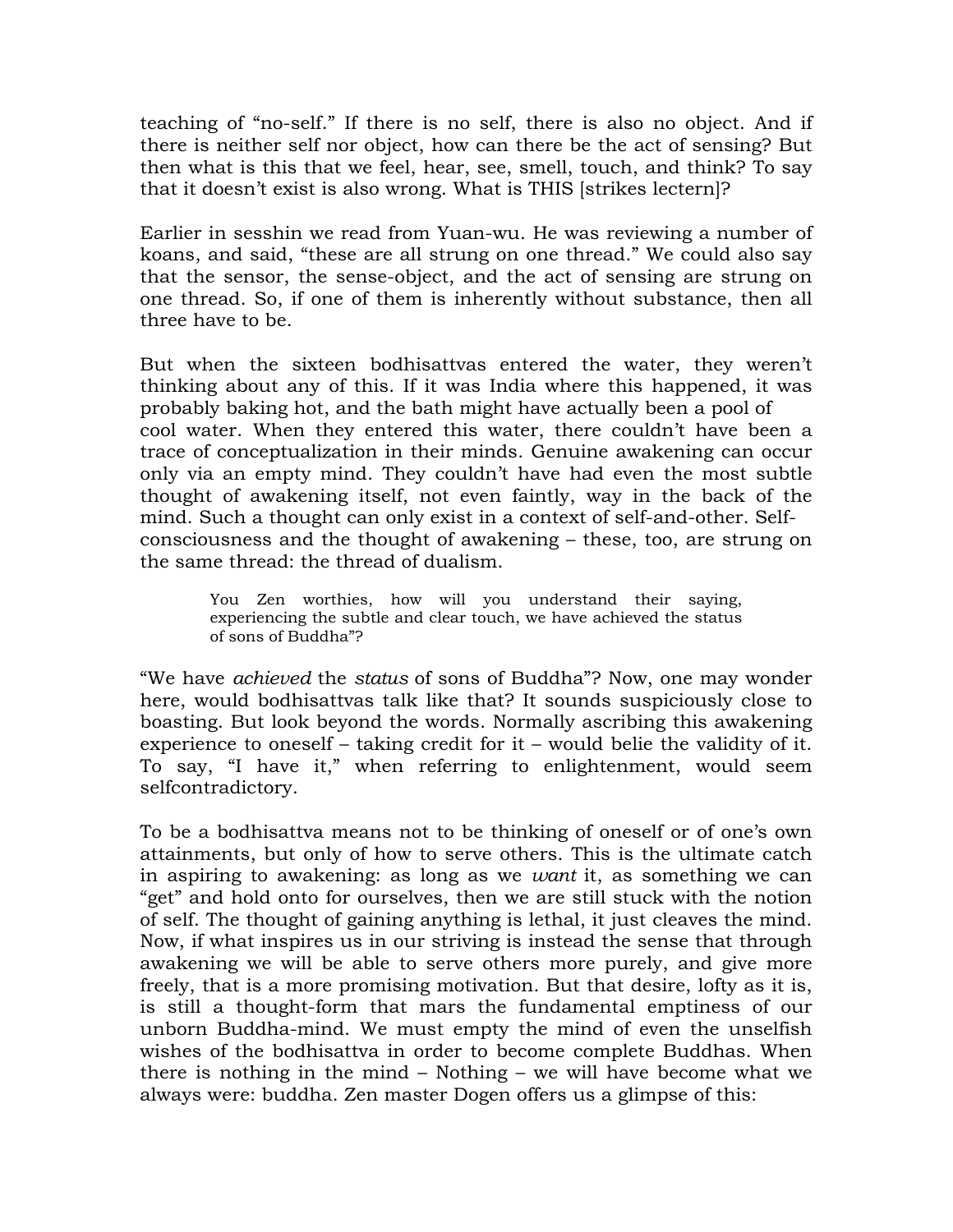Midnight. No waves, no wind, the empty boat is flooded with moonlight.

Until full buddhahood, however, we can all draw from our bodhisattvic desires. The Pali language distinguishes between two kinds of desire. *Tanha* connotes the desire of craving, a grasping at something that we imagine will fortify and secure the self once it is gained. C*handa* means the desire to *do* something. In order to accomplish anything, there has to be an element of wanting. An aspiration. On the Zen path we first have to sit, and inevitably that sitting arises from the desire to get something. But as we go on, the sitting  $-$  if it is done steadfastly, every day  $-$  begins to *refine* our motivation. As the years pass, our bodhisattvic nature gradually gets freed up, and we find ourselves more naturally reaching out to serve others.

> You will be able to attain to this only after seven times piercing and eight times breaking through.

We can understand this statement in terms of successive realization experiences. There is what we call kensho – an initial awakening experience which is usually quite shallow. In many cases it's hardly fair to call it awakening. Sometimes it's referred to as "entering the first gate," a phrase, I think, which is less likely to lend itself to wrong impressions. This is a kind of a piercing. But then, no matter what we pierce or break through, there is always more to do, more to break through, more to *see* through.

This "seven times piercing and eight times breaking through" does not need to be seen in terms of awakening, but simply as practice for everyone. It's most obvious in sesshin; we run into some barrier, some trouble, and, if we persist, we get through it somehow. Then we go on, and we continue piercing and breaking through.

Let's read Hsueh-tou's (Setcho's) verse:

The enlightened man, master of one single thing, Stretches at ease on his bed. If, in a dream, the ancients said they were enlightened, Let them emerge from the scented water, and I would spit at them!

We don't need to see this reference to "stretching at ease on his bed"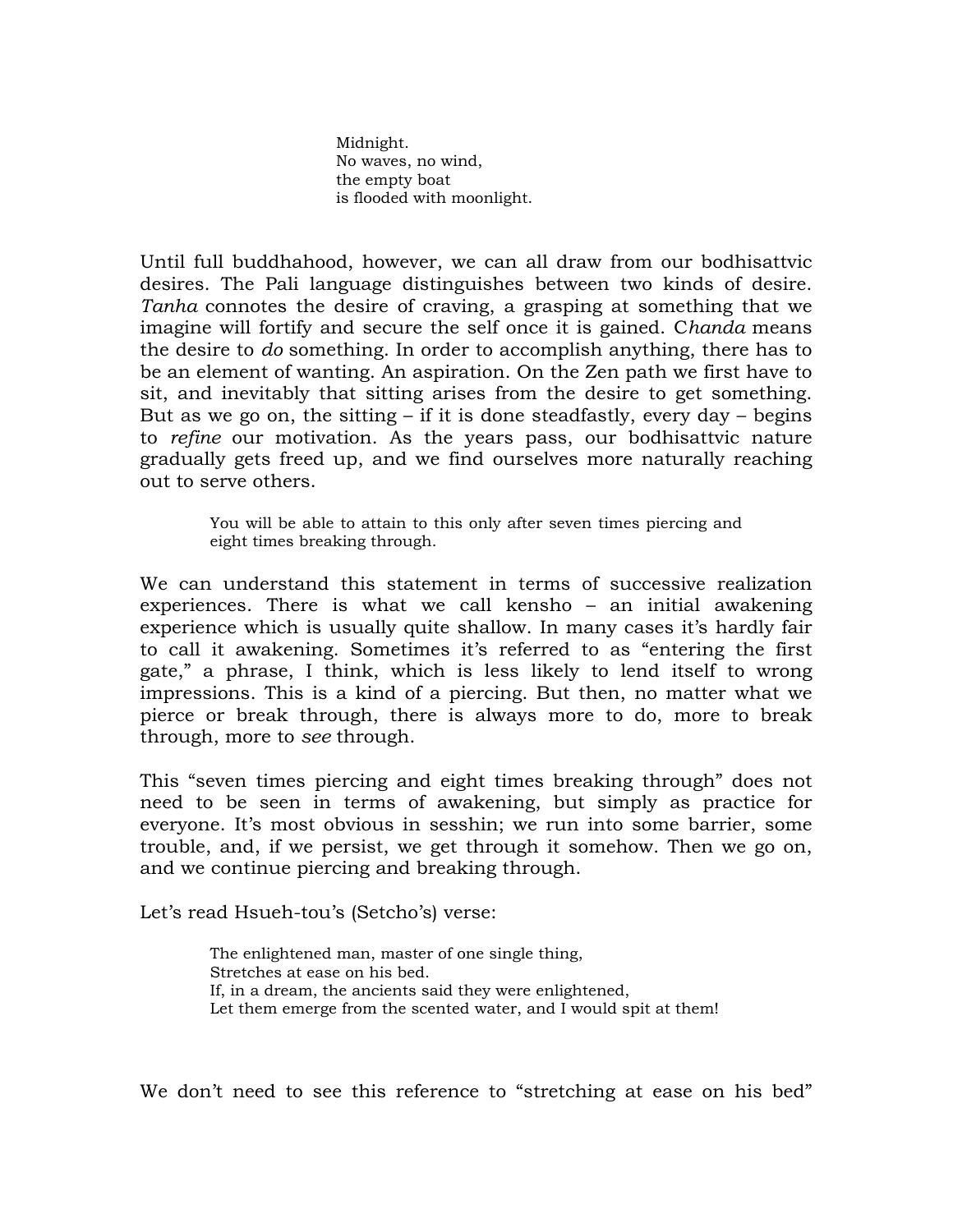literally as lazing around (although I can't help but think of Chao-chou finding Nan-ch'uan lying on a sofa), but simply as being at ease with this wonderful world of the senses. In sesshin we limit our sense activity; we keep the eyes down and maintain silence.



This is because, until we reach a very advanced stage in our training, the senses have the downside of snagging us and turning the mind outward. But who can live all the time in silence with his or her eyes down? Clearly, we are all immersed in the sense world, and that does not need to be an obstacle. Through daily zazen we can move freely, seeing, hearing, smelling, tasting, touching, and thinking, without being caught. When Nan-ch'uan was lying on his sofa, he was just lying. But for us, it's quite a challenge, and can only be done purely, presumably, after full awakening. "If in a dream the ancients said they were enlightened . . ." To announce that you are enlightened means that you're still not fully awake, that you're still in a dream. This is the dream of dualism, in this case of enlightenment and ignorance. Hseuh-tou says, "Let them emerge from the scented water and I would spit at them!" "Don't give me that 'enlightenment' nonsense. Who is without this enlightened nature? Who is not endowed with this absolutely sufficient, complete Mind? Why do you stain it with words like 'enlightenment'?"

When we can free ourselves from all such categories, then we can move through the world in a "samadhi of innocent delight"; we can fully live this life instead of going through it in a cloud of thoughts and discriminations.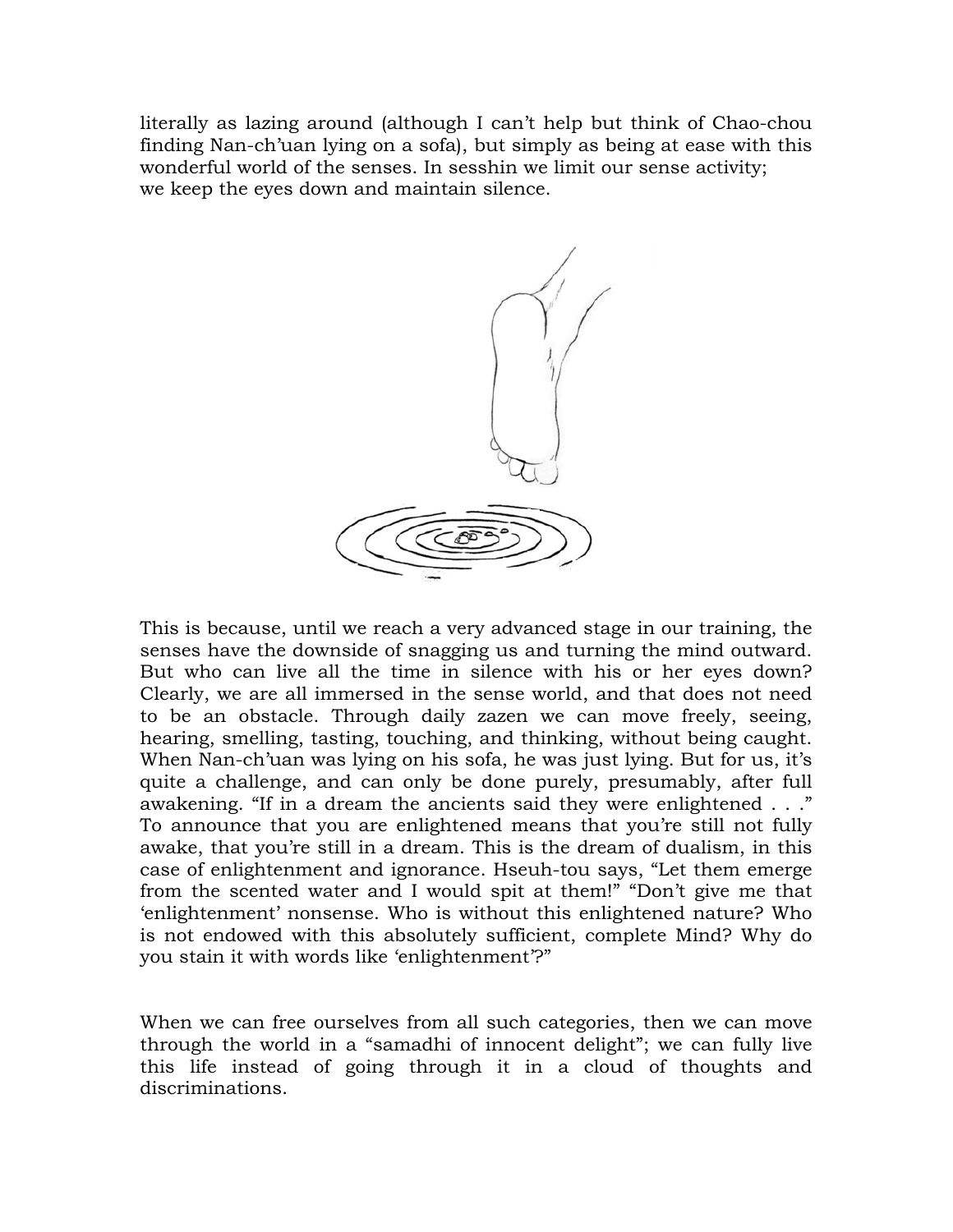There is a passage called "Joy" by a 17th-Century Chinese writer, Chin Sheng-t'an, that goes to the heart of this koan:

> It is a hot day in June when the sun hangs still in the sky and there is not a whiff of wind or air, nor a trace of clouds; the front and back yards are hot like an oven and not a single bird dares to fly about. Perspiration lows down my whole body in little rivulets. There is the noon-day meal before me, but I cannot take it for the sheer heat. I ask for a mat to spread on the ground and lie down, but the mat is wet with moisture, and lies swarm about to rest on my nose and refuse to be driven away. Just at this moment when I am completely helpless, suddenly there is a rumbling of thunder and big sheets of black clouds overcast the sky and come majestically like a great army advancing to battle. Rain water begins to pour down from the eaves like a cataract. The perspiration stops. The clamminess of the ground is gone. All lies disappear to hide themselves and I can eat my rice. Ah, is this not happiness?

> Having nothing to do after a meal, I go to the shops and take a fancy to a little thing. After bargaining for some time, we still haggle about a small difference, but the shop boy still refuses to sell it. Then I take out a little thing from my sleeve, which is worth about the same thing as the difference, and throw it at the boy. The boy suddenly smiles and bows courteously saying, "You're too generous." Ah, is this not happiness?

> I have nothing to do after a meal, and try to go through the things in some old trunks. I see there are dozens or hundreds of I.O.U.'s from people who owe my family money. Some of them are dead and some still living, but in any case there is no hope of their returning the money. Behind people's backs I put them together in a pile and make a bonfire of them, and I look up to the sky and see the last trace of smoke disappear. Ah, is this not happiness?

> It is a summer day. I go bareheaded and barefooted, holding a parasol to watch young people singing Soochow folk songs while treading the water wheel. The water comes up over the wheel in a gushing torrent like molten silver or melting snow. Ah, is this not happiness?

> I wake up in the morning and seem to hear someone in the house sighing and saying that last night someone died. I immediately ask to find out who it is, and learn that it is the sharpest and most calculating fellow in town. Ah, is this not happiness?

> To cut with a sharp knife a bright green watermelon on a big scarlet plate of a summer afternoon. Ah, is this not happiness?

> A poor scholar comes to borrow money from me, but is shy about mentioning the topic, and so he allows the conversation to drift along on other topics. I see his uncomfortable situation, pull him aside to a place where we are alone and ask him how much he needs. Then I go inside and give him the sum, and having done this, I ask him, "Must